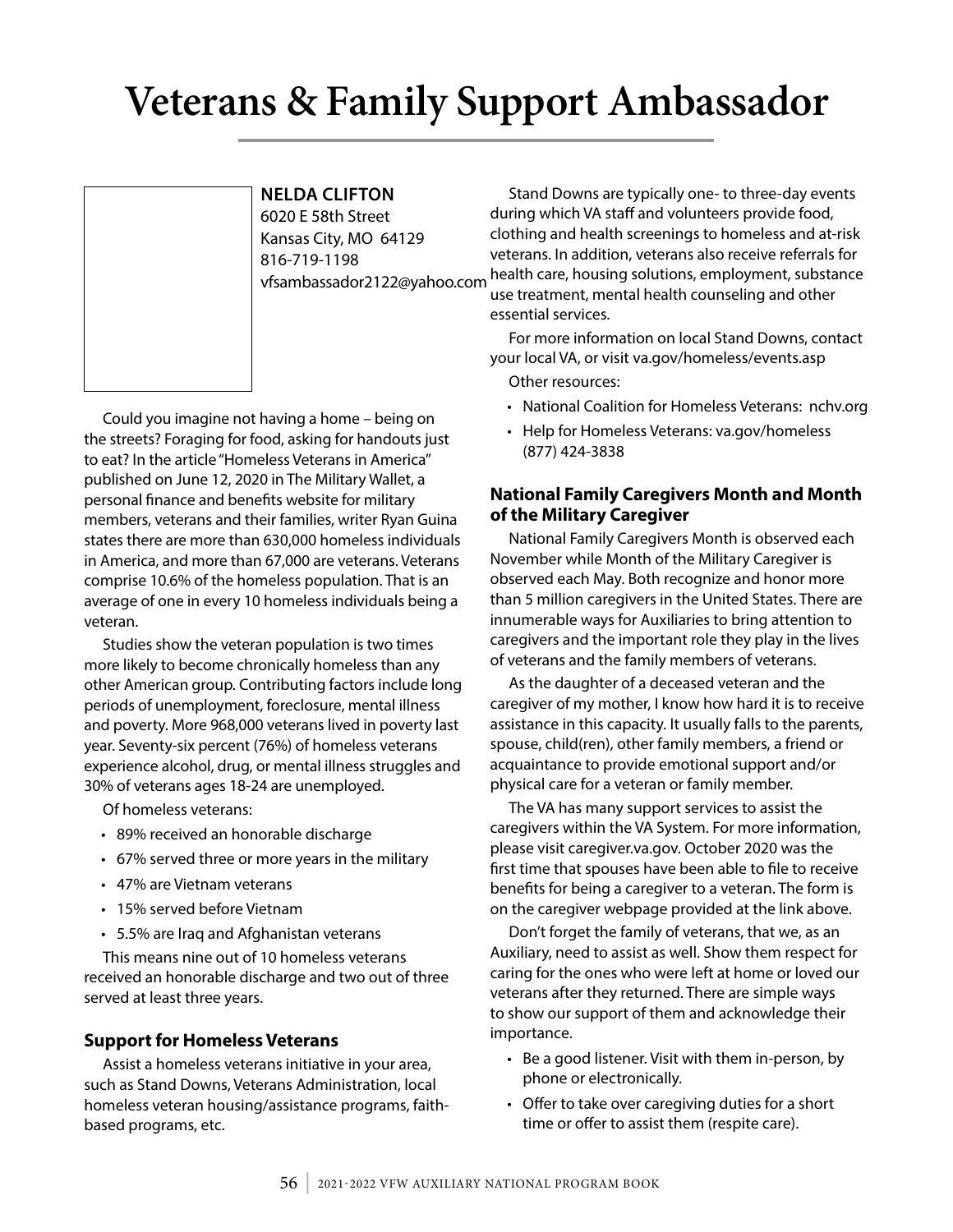- Bring or have delivered a meal or a gift card to a local eatery.
- Mail a thinking of you card and/or send flowers.
- Provide personal care gift cards for a spa day.

There are many more ways to show your support of the important position caregivers hold in their family member's life. Caregivers often lose themselves in the care of others and stress levels rise, sometimes unnoticed, until it is overwhelming.

Now is the time to contribute time and/or money to programs and organizations that benefit homeless veterans and family caregivers of veterans. Look into options in your area and choose those that best fit your Auxiliary's Veterans & Family Support Program. As always, keep yourself, your family, our Auxiliary Sisters and Brothers and our veterans safe and healthy.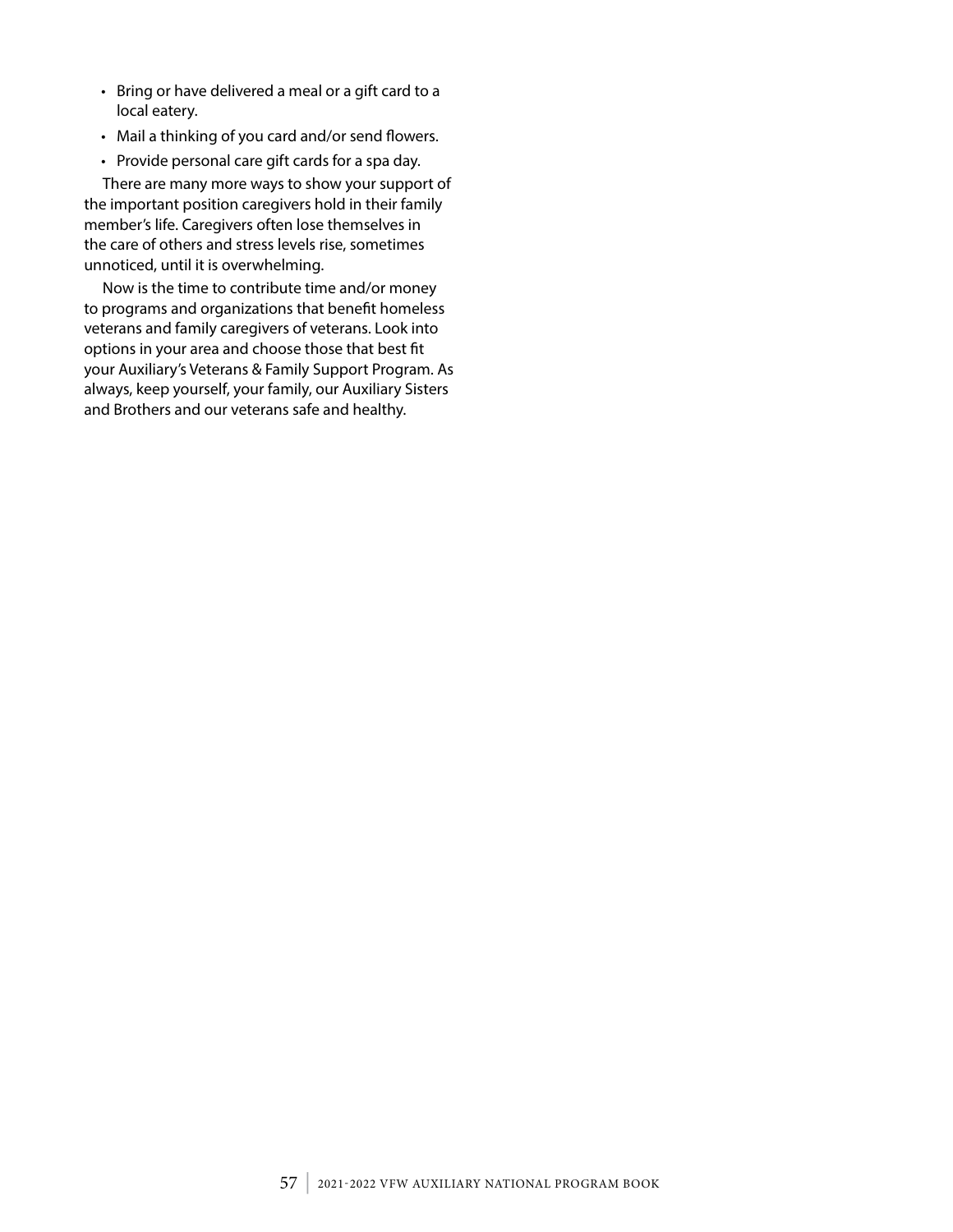## **Veterans & Family Support Program**

**VFW National Veterans Service • VFW Veterans & Military Support Programs Assist Veterans, Service Members and Their Families Promote Veteran & Military Suicide Prevention and Mental Health Awareness**

#### **Spread the Word about National Veterans Service (NVS)**

The VFW's National Veterans Service (NVS) helps veterans, service members and their families obtain the benefits they deserve – at no cost.

NVS provides a nationwide network of nearly 300 VFW Service Officers who help veterans navigate the Veterans Affairs system. Those VFW Service Officers recover more than \$1 billion annually in VA benefits for veterans and their dependents.

These highly skilled professionals assist all veterans, whether they are VFW members or not, in filing claims for:

- Disability compensation.
- Rehabilitation and educational programs.
- Pension and death benefits.
- Employment and training programs.

NVS also works to ensure veterans receive quality, timely and accessible VA health care, including:

- Hospital care.
- Outpatient care.
- Specialized health care for female veterans.
- Alcohol and drug dependency treatment.
- Medical evaluation for disorders associated with military service, exposure to Agent Orange, radiation or other environmental hazards.

Donations to NVS can be made online or by mail.

Donate online at vfw.org/ways-to-help, select National Veterans Service, click "Contribute."

Donate by mail by sending funds to the VFW earmarked for NVS. Mail check to:

> VFW National Headquarters Attn: NVS 406 W. 34th Street, 11th Floor Kansas City, MO 64111

#### **VFW Veterans & Military Support Program**

Veterans & Military Support contains programs initiated by the VFW: Military Assistance Program (MAP), Unmet Needs and the VFW "Sport Clips Help A Hero Scholarship." These programs serve active-duty and recently discharged military.

Donations to Veterans & Military Support can be made online or by mail.

Donate online at vfw.org/ways-to-help, select Veterans & Military Support, click "Contribute."

Donate by mail by sending funds to the VFW earmarked for Veterans & Military Support. Mail check to:

> VFW National Headquarters Attn: Veterans & Military Support 406 W. 34th Street, 9th Floor Kansas City, MO 64111

#### **Military Assistance Program (MAP) Funds Ways to Connect with Troops**

MAP helps VFW and Auxiliary members give more to their local military units. It helps forge and nurture bonds with those units by providing financial assistance for Posts, Districts and Departments to sponsor morale-boosting send-offs, homecomings and casual get-togethers.

Post and Auxiliaries participating in Adopt-a-Unit and Family Readiness Group events can also receive assistance. MAP keeps care packages circulating by covering postage costs.

For guidelines to apply for MAP funds, contact the VFW Veterans & Military Support office at 816-756-3390.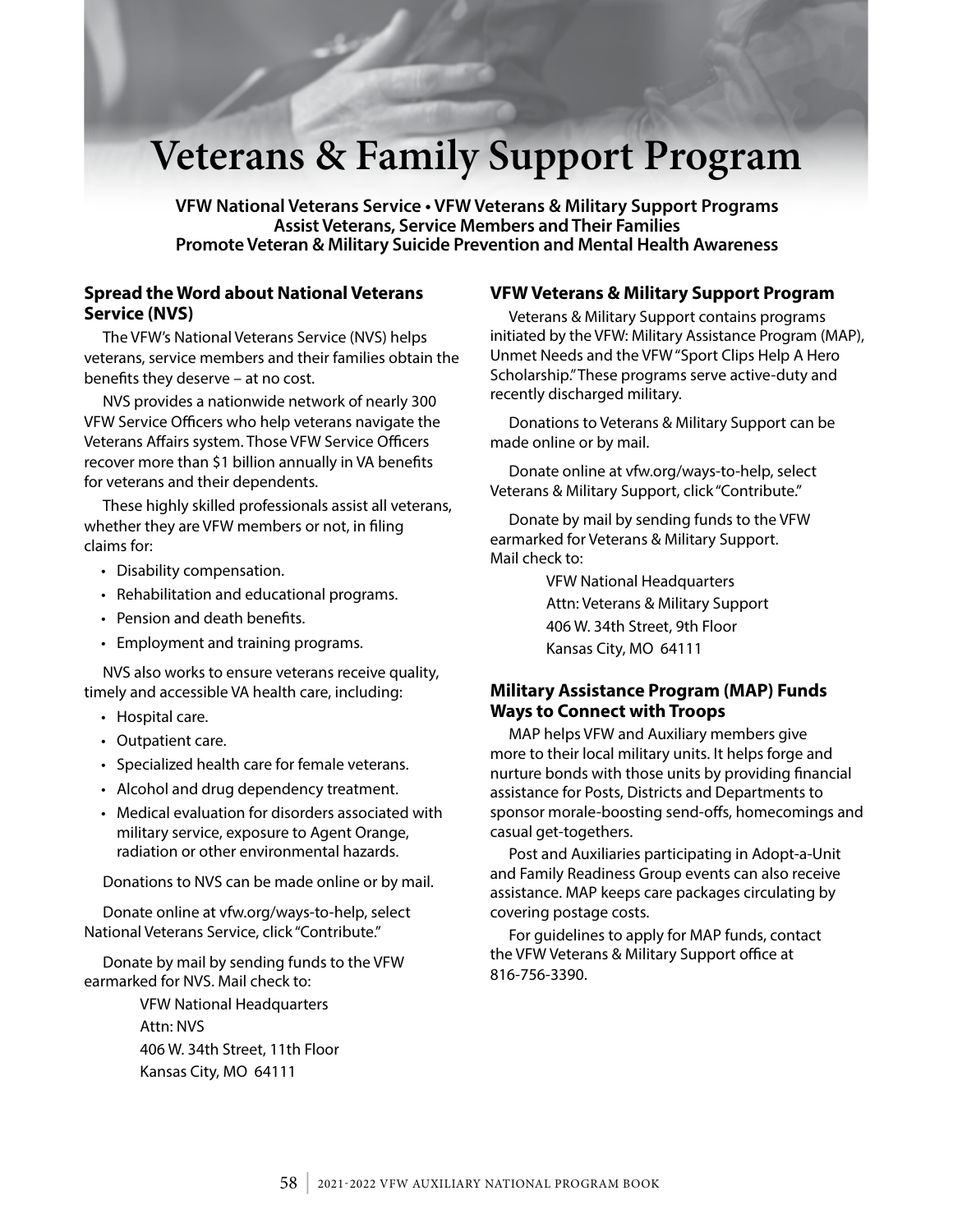#### **Unmet Needs Can Help in a Crisis**

A soldier is serving on foreign soil, but the rent is due back home. A soldier is driving a tank on alert for IEDs, and the family car needs a new radiator the family cannot afford. These are the situations Unmet Needs can address.

Grants of up to \$1,500 payable to a creditor can bridge the gap to make a mortgage or rent payment or to fund home and auto repairs, insurance, utility costs, food and clothing. To learn more, visit vfw.org/assistance/financial-grants.

#### **VFW "Sport Clips Help A Hero Scholarship" Program**

The VFW and Sport Clips are giving the gift of scholarships to our nation's heroes as a way of thanking them for their dedicated service to our nation. The VFW "Sport Clips Help A Hero Scholarship" awards scholarships of up to \$5,000 to qualifying veterans and service members to help them complete their educational goals without incurring excessive student loan debt. To learn more, visit vfw.org/student-veterans-support.

#### **Veteran & Military Suicide Prevention and Mental Health Awareness**

Make a difference in the life of a veteran or service member in crisis by educating yourself and others about the warning signs of suicide.

**The Veterans Crisis Line** connects veterans in crisis and their families and friends with qualified, caring Department of Veterans Affairs responders through a confidential toll-free hotline, online chat, or text. Veterans and their loved ones can:

- Call 1-800-273-8255 and Press 1,
- Chat online at veteranscrisisline.net, or
- Send a text message to 838255.

Confidential support is available 24 hours a day, 7 days a week, 365 days a year. Support for deaf and hard of hearing individuals is available. Tip: Add the Veterans Crisis Line number as a contact in your cell phone for easy referral.

Purchase the **Auxiliary Suicide Awareness Prevention Pin** from the VFW Store. When someone asks you about your pin, tell them that the VFW Auxiliary is concerned about the rates of suicides among veterans and military service members; we want everyone to be aware of the unique stress they face.

#### **Mental Wellness Support and Resources**

A staggering 20 veterans commit suicide each day, and the VFW and VFW Auxiliary are committed to helping change the conversation and stigma surrounding mental health in the United States. Change the stigma, improve research, support your community and explore treatment options at the resources below:

- **• VFW Mental Wellness Campaign**  vfw.org/assistance/mental-wellness
- **• The Campaign to Change Direction**  changedirection.org
- **• Give An Hour**  giveanhour.org
- **• Patients Like Me** patientslikeme.com/join/vfw
- **• One Mind** onemind.org
- **• The Elizabeth Dole Foundation** elizabethdolefoundation.org
- **• Help Heal Veterans (Therapeutic Craft Kits)** healvets.org
- **• Veterans Voices Writing Project** veteransvoices.org